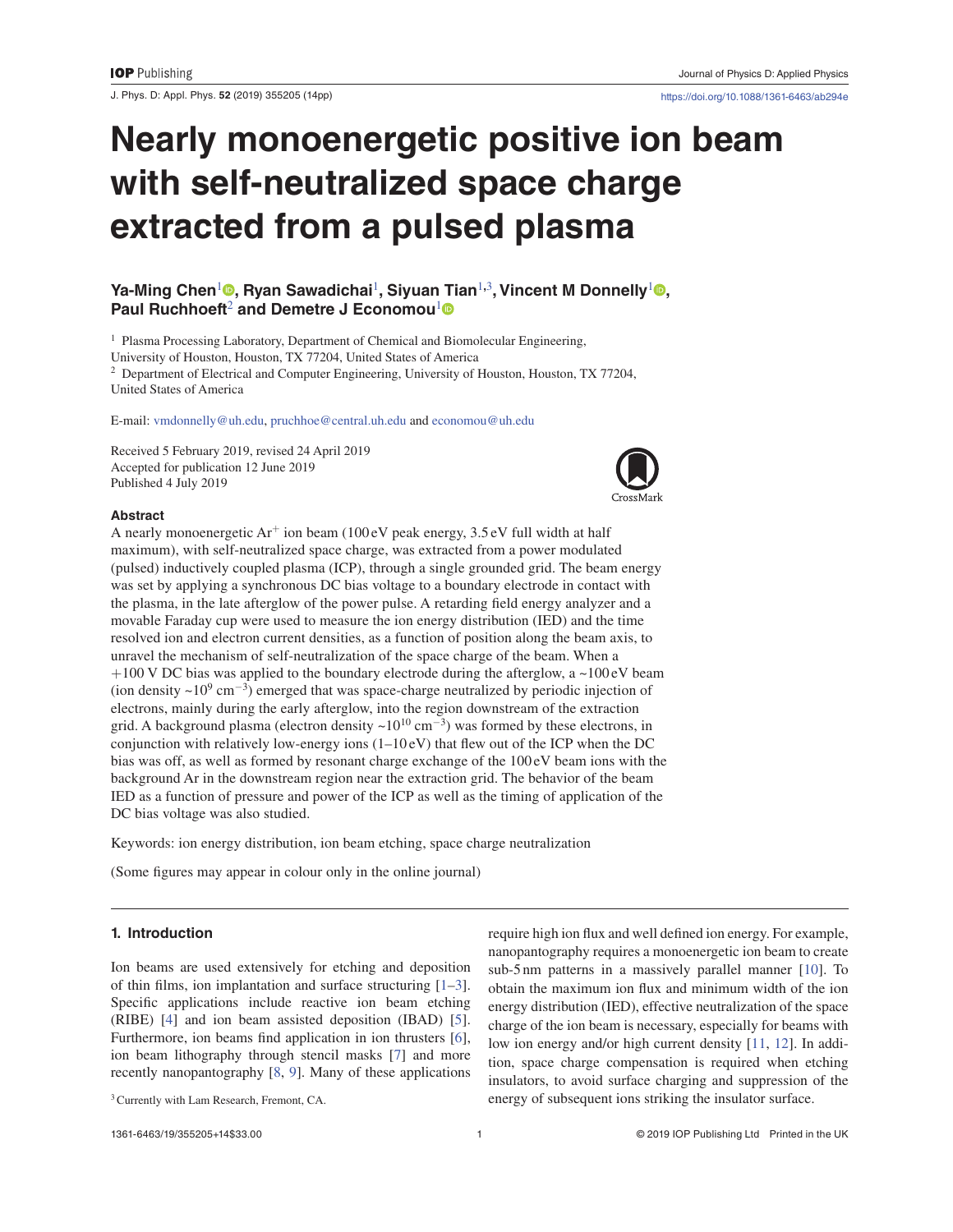Neutralization of the space charge of a positive ion beam requires the injection of electrons. In previous studies [6, 13], hot tungsten filaments were used to thermionically emit electrons to neutralize the space charge. The performance of the neutralizing filaments, however, is restricted by their limited lifetime, system contamination, and the inconvenience of the required extra power supplies. An alternate approach was reported by Dudin *et al* [14] who realized a chargecompensated ion beam using a single radio frequency (RF) biased extraction grid. Rafalskyi and Aanesland [15] applied a RF voltage to a two-grid ion extraction system, through a blocking capacitor, which could result in a space charge neutralized ion beam. These approaches, however, resulted in ion beams with a wide ion energy distribution.

In this work, a self-neutralized, nearly monoenergetic positive ion beam was extracted in the afterglow of a pulsed plasma by applying a synchronous DC bias voltage on a boundary electrode in contact with the plasma. No hot filaments or other external sources of electrons were employed to neutralize the space charge of the beam. A retarding field energy analyzer (RFEA) and a movable Faraday cup were used to investigate the dependence of the IED and ion and electron currents on plasma operating parameters, such as inductively coupled plasma (ICP) source pressure and RF power. Time- and spaceresolved electron and ion current density measurements were analyzed to unravel the mechanism of self-neutralization of the beam space charge.

## **2. Methods**

#### 2.1. Generation of a nearly monoenergetic ion beam

Figure 1 shows a schematic of the experimental system, comprised of an ICP source, an ion drift tube, and a processing chamber [8, 16]. Two-stages of differential pumping maintained pressures in the 28 cm long drift tube and 21 cm long processing chamber, respectively, of  $4.6 \times 10^{-6}$ and  $1.5 \times 10^{-6}$  Torr at 5 mTorr, and  $2.7 \times 10^{-5}$  and  $9.0 \times$ 10−<sup>6</sup> Torr at 35 mTorr in the plasma source, with 5.4 sccm Ar flowing through the source. The base pressures in the drift tube and processing chamber were  $1.1 \times 10^{-7}$  and  $2.0 \times 10^{-7}$ Torr, respectively, with no gas flow. A technique developed by Xu *et al* [17] was used to extract a nearly monoenergetic ion beam from a power modulated (pulsed) plasma through a grounded metal grid. An Ar ICP was generated in an alumina tube (12.7 cm long, 5.08 cm inside diam.), using a 3-turn copper coil powered at 13.56 MHz (Advanced Energy, model AE Paramount Generator). Using an ICP offered the advantage of more than an order of magnitude higher beam current, compared to the capacitively coupled plasma (CCP) reactor employed in earlier work. This improved the throughput of etching [18] during nanopantography.

A single grounded grid (W mesh with 200 *μ*m square openings and 84% transparency), henceforth to be referred to as the 'ion extraction grid', covered a 5 mm diameter aperture in one of the flat walls of the cylindrical plasma source. When no voltage is applied to the boundary electrode, the plasma potential,  $V_p$ , is expected to be  $\sim$ 4.8 $T_e$  above ground potential.

Langmuir probe measurements (see below) of the powered and late afterglow (power off) regions yield respective values of 4.5 and  $0.2$  eV for  $T_e$ , and 26 and 0.3 V for  $V_p$ , reasonably close to the expected values. In the afterglow of the pulsed plasma, a synchronized DC bias voltage, *V*bias was applied on a boundary electrode in contact with the plasma, raising the plasma potential to close to  $V_{bias} + V_p$ . This caused positive ions to be expelled from the plasma through the extraction grid. In the late afterglow, the plasma potential dropped to near zero, and was set to a value controlled by the applied DC bias, forming a nearly monoenergetic ion beam.

The pulsed-power and synchronous boundary bias voltage timing is shown in figure 2 (referred to throughout as base case conditions). Unless otherwise stated, RF power (800 W peak at 13.56 MHz) to the ICP was modulated at  $10$  kHz (100  $\mu$ s period). The active glow (power-on) commenced at  $t = 0$ ; power was turned off (beginning of the afterglow) at  $t = 20 \mu s$ , (i.e. a duty cycle of 20%). A 100 V DC bias voltage was applied to the boundary electrode 50 *μ*s into the afterglow  $(t = 70 \,\mu s)$ , lasting 20  $\mu s$ . A new cycle started at  $t = 100 \mu$ s. Other base case values included plasma gas pressure  $= 5.0$  mTorr and Ar gas flow rate  $= 5.4$  sccm.

In a few initial experiments, 30 A of current was supplied to an array of four yttria-coated iridium filaments to provide low-energy electrons, to neutralize the positive space charge in the extracted ion beam. These filaments were not in place for all subsequent experiments.

#### 2.2. Retarding field energy analyzer

A retarding field energy analyzer (RFEA), installed 80 cm downstream of the extraction grid of the ICP source (figure 1) [10], was used to measure ion energy distributions (IEDs). For each set of operating conditions examined, the ion beam current was found by integrating the corresponding IED. The RFEA was made of a stack of three parallel Ni grids, each with 40 *μ*m square openings and 85% transparency, spaced 1.5 mm apart from one another, and a stainless steel, grounded current collector, spaced 5 mm from the bottom grid. The top grid was grounded. A 1 Hz, 0 to 120 V sawtooth waveform was applied to the middle (energy selector or discriminator) grid (held on a 5 mm diam. aperture), using a Stanford Research Systems DS345 function generator and an AVTECH AV-112H-PS-UHA high voltage amplifier. The bottom grid was biased with a DC voltage of −20 V to suppress secondary electron emission from the current collector plate. The transparency of the three-grid stack was approximately 60%. A Keithley 6485 pico-ammeter was used to measure the collector current as a function of voltage applied to the middle grid. Data were recorded by an oscilloscope (Agilent Technologies DSO-X 2024A) and smoothed by averaging 1024 current–voltage (*I*–*V*) curves to reduce noise.

#### 2.3. Faraday cup

A Faraday cup attached to a magnetic transfer arm was used to measure the time resolved ion and electron currents along the beam axis between 0 and 60 cm from the extraction grid.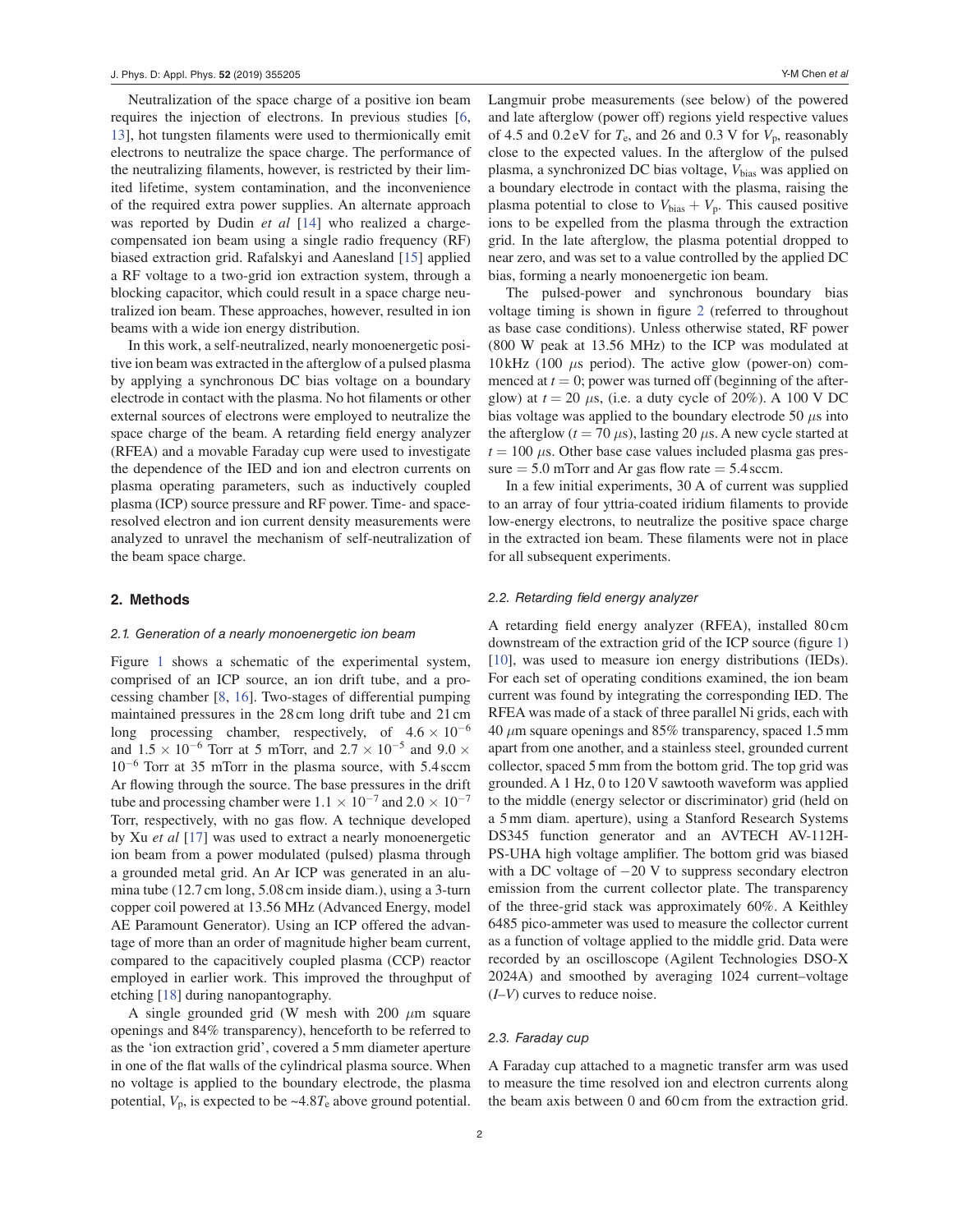

**Figure 1.** Schematic of the experimental setup for ion beam extraction. The retarding field energy analyzer (RFEA) is shown at the bottom of the figure. The distance from the extraction grid to the top, grounded (GND) grid of the RFEA was 80 cm. The ion beam is schematically shown in green arrows.



**Figure 2.** Schematic of the pulsed plasma power and bias sequences. 13.56 MHz RF power (800 W peak) was applied to the ICP coil at  $t = 0$ . At  $t = 20 \mu s$ , the power was turned off to begin the afterglow. At  $t = 70 \mu s$ , a 100 V DC bias was applied to the boundary electrode for 20 *μ*s. The power and bias modulation frequency was 10 kHz (100 *μ*s period). The parameter values given here refer to the base case.

The body of the Faraday cup was made of three stainless steel coaxial tubes (figure 3). Kapton tape electrically isolated the inner tube (current collector cup) from the grounded middle tube. The outermost tube (outer sleeve), made electrical contact with the grounded middle tube. Two parallel grids were held by the outer sleeve. A third grid was spot welded to

the front of the current collector cup. The grids were made of Ni mesh with 40 *μ*m square openings and 85% transparency. A Teflon disc behind the current collector cup electrically isolated the cup from mechanical supports of the device. The current collector cup was connected to a Kapton-coated wire that was input to a current amplifier (Keithley model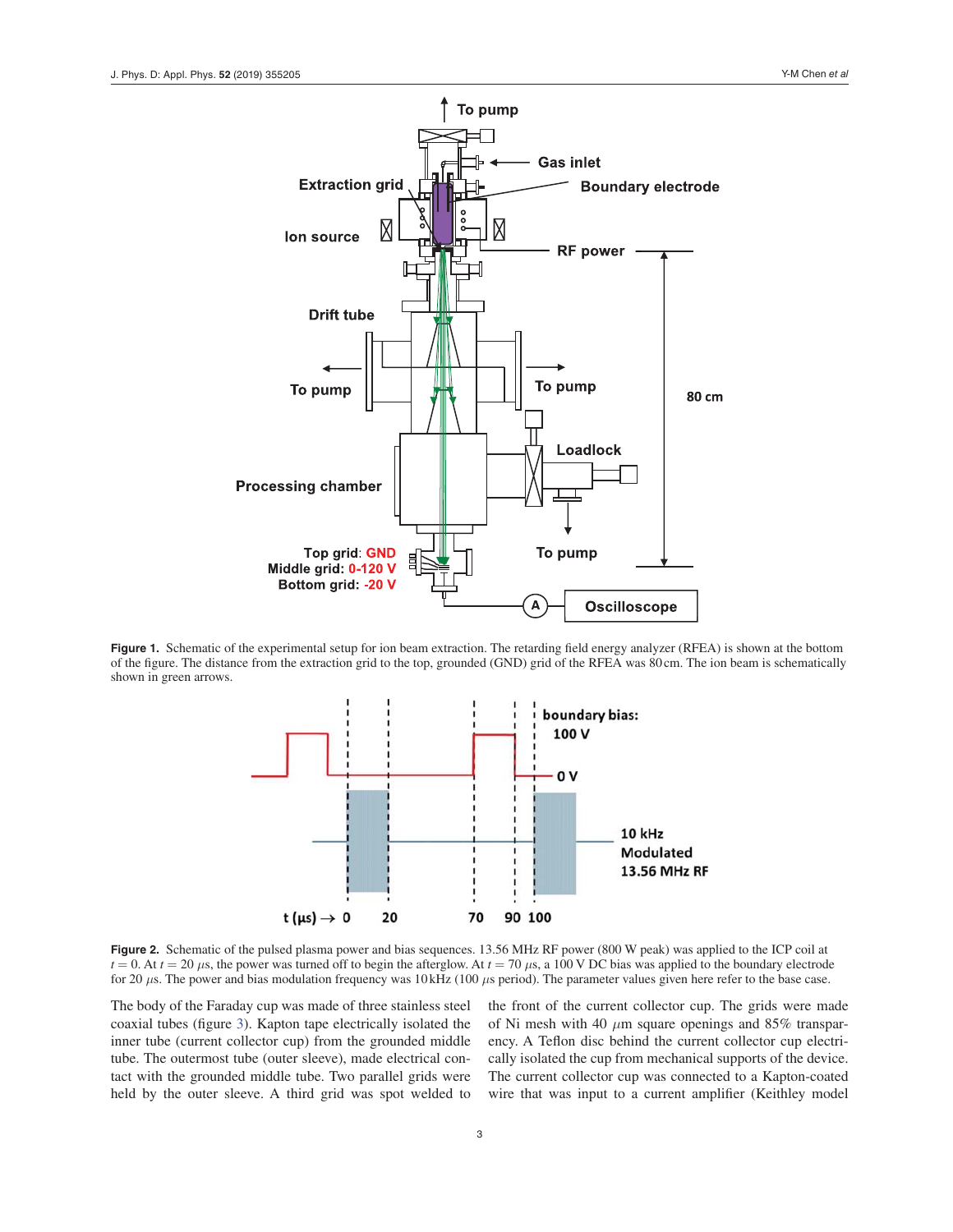

**Figure 3.** Schematic of the Faraday cup used for space- and time-resolved current measurements along the beam axis. The dimensions are in mm.

427 pico-ammeter) either directly, or biased at −101 V with batteries. The direct connection measured the net current, while the negatively biased connection repelled the electrons and provided just the positive ion current. Electron current was determined by subtracting the ion current from the net current. Time resolved measurements of these currents were obtained by recording the pico-ammeter signal with an oscilloscope (Agilent Technologies DSO-X 2024A) and smoothed by averaging 1024 measurements to reduce noise.

#### 2.4. Langmuir probe

A Langmuir probe (Scientific Systems Smartprobe) was used to characterize the ICP source. A 0.2 mm diam. tungsten wire, covered by a 0.5 mm O.D. alumina tube, was used for the probe tip, with a length of 4 mm exposed to the plasma. Time resolved electron temperature and electron density were measured by positioning the tip at different axial locations inside the ICP source, from the center to the edge of the source (2 cm away from the extraction grid). The probe modifications and procedures to extract electron energy distribution functions and electron temperatures as well as number densities from current–voltage characteristics are described in detail elsewhere [19, 20].

## **3. Results and discussion**

As mentioned above, the pulsed plasma source can produce an energy-selectable, nearly monoenergetic ion beam without the need for hot filaments to neutralize the space charge [21]. This apparently occurs because of periodic injection of electrons into the region downstream of the extraction grid. This 'selfneutralization' of space charge is dramatically demonstrated in figure 4, which shows the ion beam current measured 80 cm from the extraction grid, for continuous wave (cw) plasma (black), and pulsed plasma (red). For cw plasma, the ion beam current is negligible without any electron emitting filaments (i.e. at zero filament current), and increases substantially when electron emitting filaments were used (i.e. at 30 A filament



**Figure 4.** Ion beam current measured 80 cm from the extraction grid with the RFEA, for 300 W continuous wave (cw) plasma or 500 W (on power), 15% duty cycle pulsed plasma. A continuous 40 V boundary electrode bias was applied in the cw case, while in the pulsed plasma, a synchronous 100 V DC bias was applied to the boundary electrode, 15 *μ*s into the afterglow.

current). Thus as expected, an external supply of electrons is necessary in a cw plasma to neutralize the space charge of the ion beam, preventing coulomb collisions from causing excessive divergence of the beam as it propagates downstream. The situation is very different in the case of pulsed plasmas. In this case, a substantial ion beam current was measured even without any filaments (i.e. at zero filament current). In fact, turning the electron emitting filaments on resulted in lower ion beam current. Apparently, in the case of pulsed plasma, electrons from the plasma itself neutralize the ion beam space charge (self-neutralization). No external source of electrons is needed. It turns out that, at zero filament current, the ion beam current extracted from the pulsed plasma is 120X the ion beam current extracted from the cw plasma. The purpose of the present study is to characterize the positive ion beam as a function of plasma source operating conditions and gain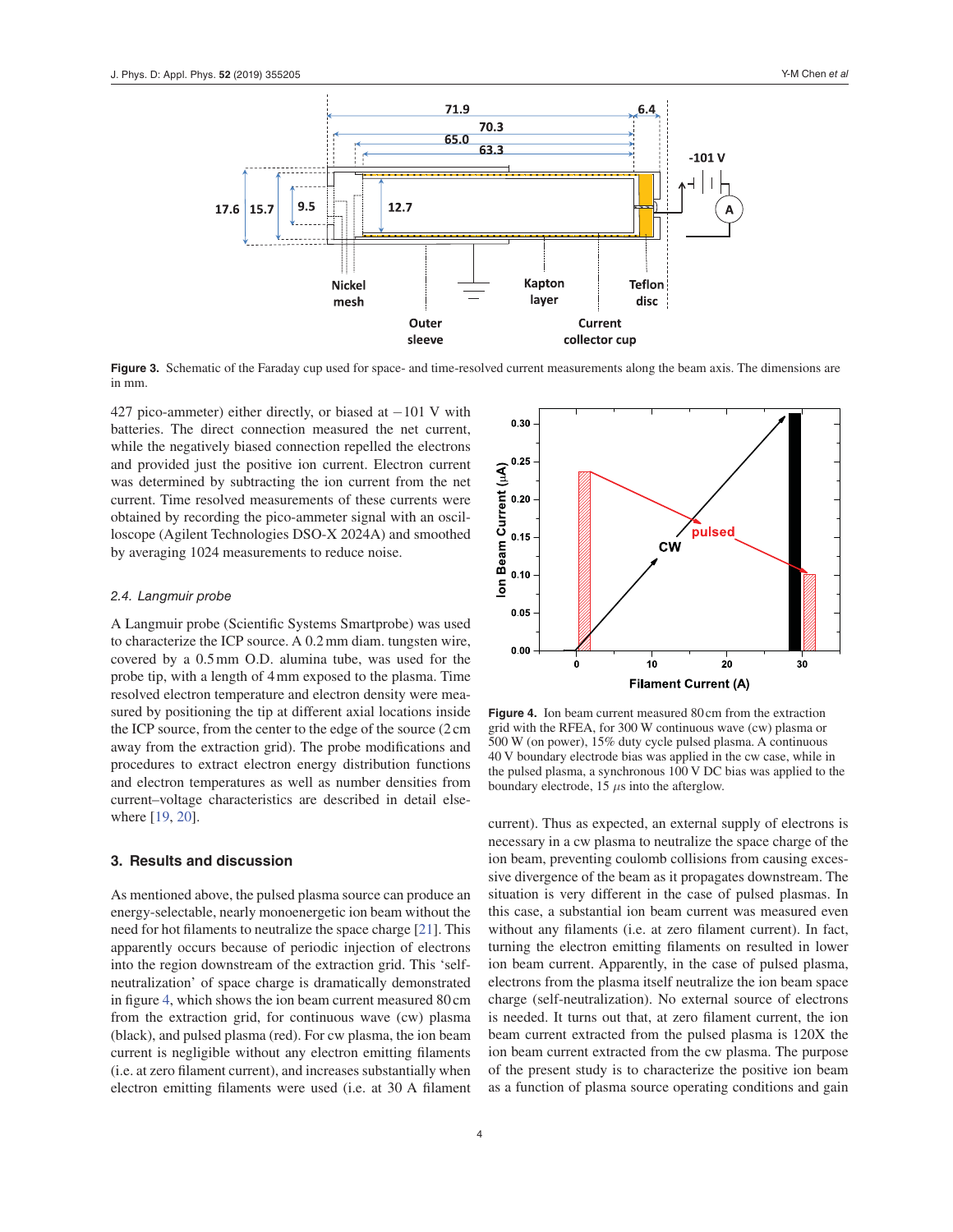

**Figure 5.** Time resolved electron temperature  $(T_e)$  and electron density (*n*e) measured by a Langmuir probe in the afterglow of a pulsed Ar plasma at the edge of the reactor, 2 cm upstream from the extraction grid. No boundary bias was applied in these experiments. Base case plasma operating conditions were used.

insights into the mechanism of space charge neutralization of the beam extracted from pulsed plasmas.

#### 3.1. Plasma source characterization

Langmuir probe measurements of electron number density and temperature at the edge of the plasma source, 2 cm upstream of the extraction grid, are presented in figure 5. As expected, *T*e spikes at the beginning of the power-on period before reaching 4.5 eV, when the electron density is about  $1.3 \times 10^{11}$  cm<sup>-3</sup> at the time the power is turned off at  $t = 20$  $\mu$ s. The flux of ions passing through the grid is given by

$$
\Gamma = 0.6n_0 T_{\text{grid}} v_{\text{B}} \tag{1}
$$

where  $n_0$  is the ion density (equals  $n_e$ ) near the edge of the plasma,  $v_B$  is the Bohm velocity and  $T_{\text{grid}}$  (=0.84) is the fraction of open area (i.e. transmission) of the extraction grid. This flux does not depend on the boundary bias voltage. Using the data in figure 5, the ion flux as a function of time, computed from equation  $(1)$ , is given in figure 6.

During the late activeglow (power-on), the electron density and temperature at the plasma edge (near the grid) were  $n_e = 1.3 \times 10^{11} \text{ cm}^{-3}$  and  $T_e = 4.5 \text{ eV}$  (figure 5). These values yield a Debye length,  $\lambda_D = 44 \mu m$ . Near the end of the afterglow,  $n_e = 1.0 \times 10^{11}$  cm<sup>-3</sup>,  $T_e \approx 0.2$  eV, and  $\lambda_D \approx 10 \mu$ m. The Child law sheath thickness is estimated using:

$$
s = \frac{\sqrt{2}}{3} \left(\frac{2V_{\rm sh}}{T_{\rm e}}\right)^{0.75} \lambda_{\rm D} \tag{2}
$$

where  $V_{\text{sh}}$  is the voltage of the sheath over the upstream side of the extraction grid, and  $T_e$  is expressed in V. For the low energy ions produced during the activeglow,  $V_{\text{sh}} = 4.8T_{\text{e}}$  and s ~110  $\mu$ m, while for the high energy ions ( $V_{\text{sh}} = 100$  V and  $T_e = 0.2$  V), the sheath thickness is s ~800  $\mu$ m.

Without plasma molding (i.e. penetration and bending of the electric field in the hole)  $[22]$ ,  $Ar<sup>+</sup>$  will exit the grid holes



**Figure 6.** Ar<sup> $+$ </sup> flux passing through the extraction grid, determined from equation (1) and the data in figure 5.



**Figure 7.** Time-resolved ion and electron current densities measured with the Faraday cup placed <1 mm downstream of the extraction grid. Base conditions were used.

with angles determined by the vector sum of the directed velocity through the sheath and the isotropic velocity of ions in the pre-sheath. The average divergence angle,  $\theta_{av}$ , is therefore

$$
\theta_{\rm av} \approx \arctan\left(\frac{v_{\rm P}}{v_{\rm D}}\right) \tag{3}
$$

where  $v<sub>P</sub>$  is the average projection on the plane of the sheath of the isotropic distribution of velocities of ions in the presheath with kinetic energy  $T_e/2$ , moving toward the sheath edge  $(\nu_P \text{ cm s}^{-1} = 1.4 \times 10^6 \left[ \cos 45^\circ \right] \sqrt{\frac{T_e}{2m}})$ , and  $\nu_D$  is the directed velocity perpendicular to the sheath plane for ions that are accelerated toward the grid by the sheath potential. Without bias,  $v_D = 1.4 \times 10^6 \sqrt{\frac{4.8T_e}{m}}$ , with  $4.8T_e$  being the argon plasma potential with respect to the grounded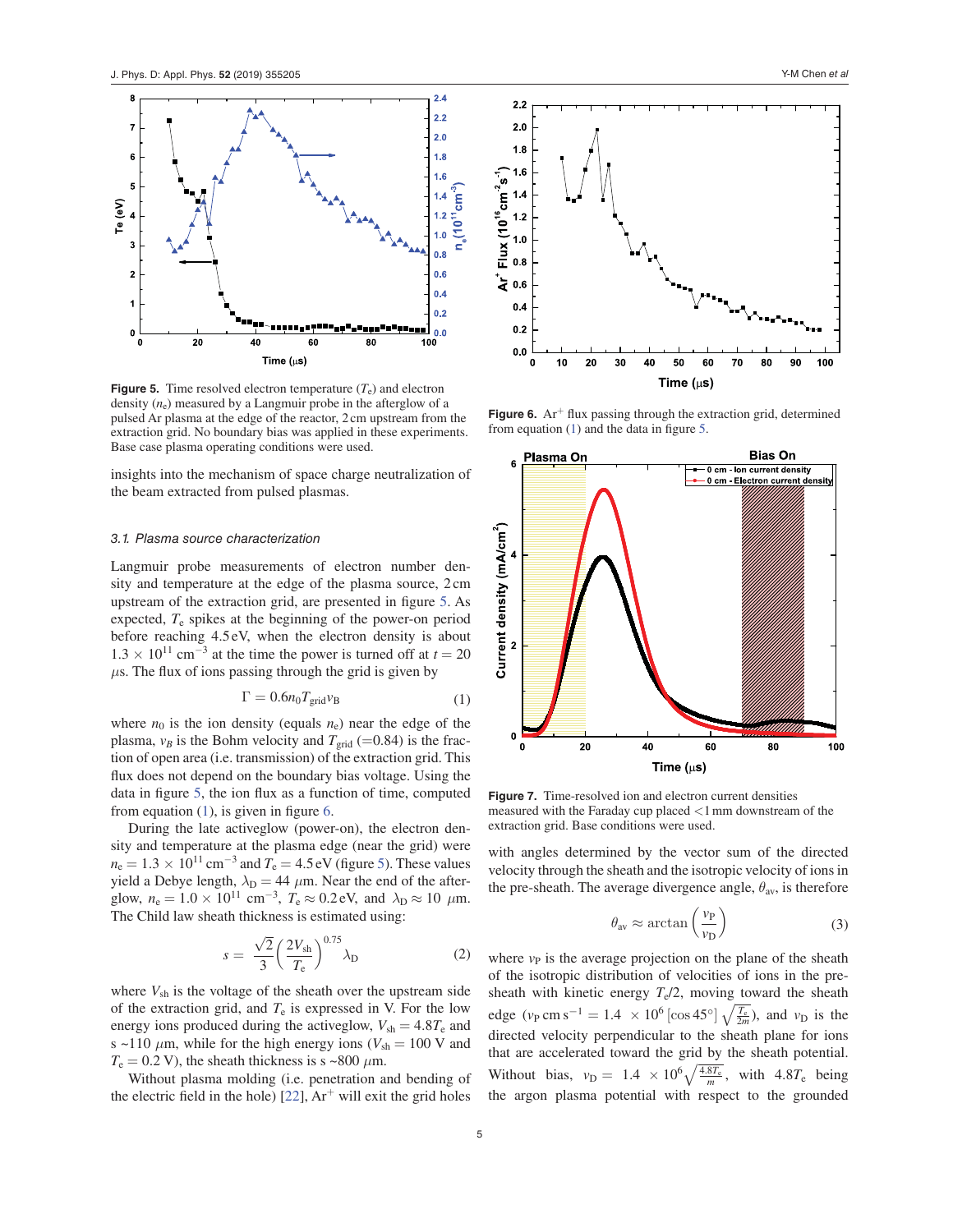

**Figure 8.** Time- and space-resolved measurements of (a) ion current and (b) electron current densities along the beam axis (5–60 cm away from the extraction grid). Base conditions were used.

grid. In the above formulas,  $T_e$  is in eV, and  $m$  is the atomic mass of the ion  $(m = 40$  for Ar). Equation (3) yields  $\theta_{\text{av}} \approx \arctan\left(\frac{0.707}{\sqrt{2 \times 4.8}}\right) = 13^{\circ}$ . When the 100 V boundary bias voltage was turned on in the afterglow (where  $T_e = 0.2$  eV hence  $v_P = 6.9 \times 10^4$  cm s<sup>-1</sup>), the plasma potential quickly rose to this value. Positive ions were accelerated from the plasma potential across the sheath adjacent to the grounded extraction grid, leading to  $v_D = 2.2 \times 10^6$  cm s<sup>-1</sup> and  $\theta_{av} = 2^{\circ}$ from equation (3).

Previous measurements in an ICP from our lab [23, 24] showed that for  $Ar^+$  accelerated across a sheath of thickness *s* and passing through a single hole of diameter *d*, the angular spread was constant for *d*/*s* < 0.4 and therefore dominated by the thermal velocity component of ions entering the sheath (no plasma molding). For the 100 eV ion beam generated by the biased, afterglow plasma,  $d/s = 0.25$  and the energy spread should be dominated by the ion thermal velocity distribution,

which from equation (3) is  $\sim 2^{\circ}$ . When the *d*/*s* ratio exceeds 1, the angular spread of ions due to plasma molding becomes substantial. For the activeglow with bias off,  $d/s = 1.8$  in our system, and plasma molding will contribute substantially to the angular spread of the low-energy ions leaving the grid.

## 3.2. Time- and space-resolved measurements of ion and electron current density

Time-resolved measurements of ion and electron current densities are shown in figure 7 when the Faraday cup was nearly touching the extraction grid (from the downstream side). The ion current density consists of two components: a relatively intense feature peaking at about 6 *μ*s after the end of the power-on period, and a weaker feature peaking after the initiation of bias voltage (100 V DC) on the boundary electrode (bias on). An estimate of the time at which the ion current density reaches its peak value, accounting for the flight time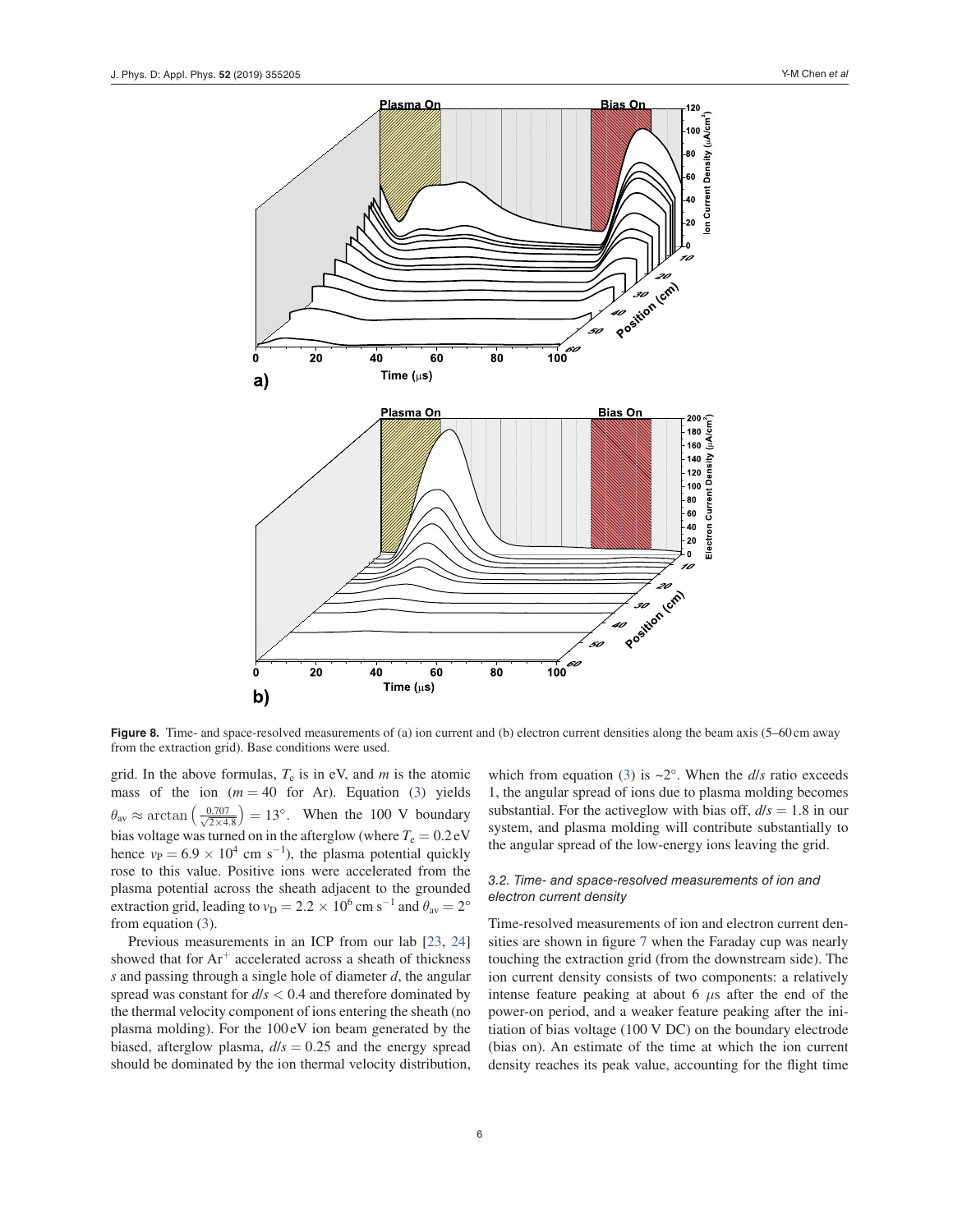of ions from the extraction grid to the Faraday cup, is given in appendix A.

About 20  $\mu$ s into the afterglow,  $n_e \sim 2 \times 10^{11}$  cm<sup>-3</sup> and  $T_e$ has fallen to ~0.2 eV (figure 5). Assuming a sheath potential of  $4.8T_e = -1$  eV,  $v_D = 2.2 \times 10^5$  cm s<sup>-1</sup>. This corresponds to a maximum delay in detection of these very low energy ions of  $\sim$ 35  $\mu$ s, for the unbiased current collector cup. Given the angular spread, this is probably closer to  $\sim$ 20  $\mu$ s. For the biased collector, the delay is  $\sim$ 15  $\mu$ s. These time delays, in addition to charge exchange, lead to considerable broadening of the tailing ion current in figure 7, relative to that expected from the flux leaving the plasma shown in figure 6.

If we use the  $T_e$  and  $n_0$  values of 4.5 eV and  $1.3 \times 10^{11}$  cm<sup>-3</sup> near the end of the power-on period (figure 5), then the peak value of the low energy ion flux from equation(1) is  $\Gamma_{l+} = 1.9 \times 10^{16}$  cm<sup>-2</sup> s<sup>-1</sup>, corresponding to a current density of 3.0 mA cm<sup>−</sup><sup>2</sup> . This is in reasonable agreement with the measured peak value of 1.8 mA  $cm^{-2}$  in figure 7. The number density of low energy ions in the downstream volume close to the grid is simply  $n_{l+} = \Gamma_{l+}/v_D$ , where  $v_D$  is for acceleration across the 4.8*T*e plasma sheath potential. At the end of the power-on period,  $T_e = 4.5 \text{ eV}$  and  $v_D = 1.0 \times 10^6 \text{ cm s}^{-1}$ . Using the estimated peak flux of  $\Gamma_{l+} = 1.9 \times 10^{16}$  cm<sup>-2</sup> s<sup>-1</sup> adjacent to the grid, yields  $n_{l+} = 1.9 \times 10^{10}$  cm<sup>-3</sup>. Near the end of the afterglow, when  $T_e = 0.2$  eV (figure 5),  $v_D =$  $2.2 \times 10^5 \text{ cm s}^{-1}$ ,  $n_0 = 1 \times 10^{11} \text{ cm}^{-3}$ ,  $\Gamma = 3.5 \times 10^{15} \text{ cm}^{-2} \text{ s}^{-1}$ from equation (1), and thus  $n_{l+} = 1.6 \times 10^{10} \text{ cm}^{-3}$ . Hence the average  $n_{l+}$  of low energy ions just downstream of the grid has a nearly constant value of  $1.8 \times 10^{10}$  cm<sup>-3</sup>. At this high number density, the plasma is quasi-neutral (see discussion below), so ambipolar diffusion implies equal electron and ion currents, as is approximately the case in figure 7.

When the boundary bias voltage is turned on at  $t =$ 70–90 *μ*s (i.e. 50–70 *μ*s after cessation of ICP power—figure 2), the flux from the plasma source has dropped ~6-fold (figure 6), reasonably close to the ten-fold drop in ion flux measured by the Faraday cup (figure 7). Equating the flux of  $3 \times 10^{15}$  cm<sup>-2</sup> s<sup>-1</sup> predicted from equation (1) at  $T_e = 0.2$  eV and  $n_0 = 1 \times 10^{11}$  cm<sup>-3</sup> with the beam flux,  $\Gamma_{b+}$ , the ion number density in the high energy ion beam,  $n_{b+} = \Gamma_{b+}/v_D$ , is ~1.5  $\times$  10<sup>9</sup> cm<sup>-3</sup> near the peak in figure 7, where we used  $v_D = 2.2 \times 10^6$  cm s<sup>-1</sup> for the 100 eV ions. Electrons cannot escape the ICP source when the plasma potential is raised to 100 V by the application of bias on the boundary electrode. The small electron current that is detected coincident with the arrival of the ion beam in the Faraday cup (figure 7) is left from the previous injection of plasma with the bias off.

Time and space-resolved measurements of the ion and electron current densities were performed along the beam axis using the Faraday cup. Measurements between 5 and 60 cm from the extraction grid are shown in figure 8. As with the measurement close to the grid (figure 7), the ion current density contains a peak appearing shortly after the application of DC bias on the boundary electrode, corresponding to the nominal 100 eV ion beam, and a broad feature (perhaps bimodal) appearing after plasma power is turned on, due to low energy ions.



Figure 9. Measured ion (blue open squares and solid black squares) and electron (red solid circles) current densities, averaged over one pulse period, as a function of distance from the extraction grid. The lines are ion current densities expected for average divergence angles of 2° and 3° (dash-dot and solid blue lines, respectively) for the 100 eV beam, and 18° (for the low energy ions, solid black line). Base conditions were used.

The high energy (100 eV bias on) ion beam current density was obtained by integrating over the corresponding peak in figure 8(a). The low-energy (bias off) background ion current density was found by subtracting the high energy ion beam current density from the total ion current density integrated over one pulse period. These current densities are plotted in figure 9 (black squares) as a function of distance from the extraction grid between 0 and 60 cm (0-4 cm data are not shown in figure 8), along with the time-averaged electron current densities (from integration of curves in figure 8(b), red solid circles). In the first 4 cm, low-energy ion current densities decay rapidly with distance, while the high-energy peak declines more slowly. Between ~8 cm and ~35 cm, the electron current density is about twice the ion current density. Between ~40 cm and 60 cm, the electron current density drops more rapidly than the ion current density.

The fall-off in ion and electron currents as a function of distance from the grid is a complex, space and time-dependent phenomenon, spanning microns to meter length and  $~10$  to 500 *μ*s time scales. Ion beamlets passing through each hole in the square array grid interact with each other in the first few 100 *μ*m distance from the grid. Simulation of such conditions would be very challenging, and likely would require a full 3D PIC treatment of the near-grid region. Such a treatment is beyond the scope of this experimental study. It is instructive, however, to evaluate some simple scaling concepts.

For example, the initial angular spread in ions emerging from the grid that will contribute to the fall-off in fluxes as a function of distance can easily be estimated. Using a simple approximation to the divergence of the ion beam,  $(d_F/[d_F + 2z \tan \theta_{av}])^2$ , where *z* is distance along the axis  $(z = 0$  at the extraction grid) and  $d_F$  is the diameter of the Faraday cup ( $\approx$ diameter of the gridded aperture on the plasma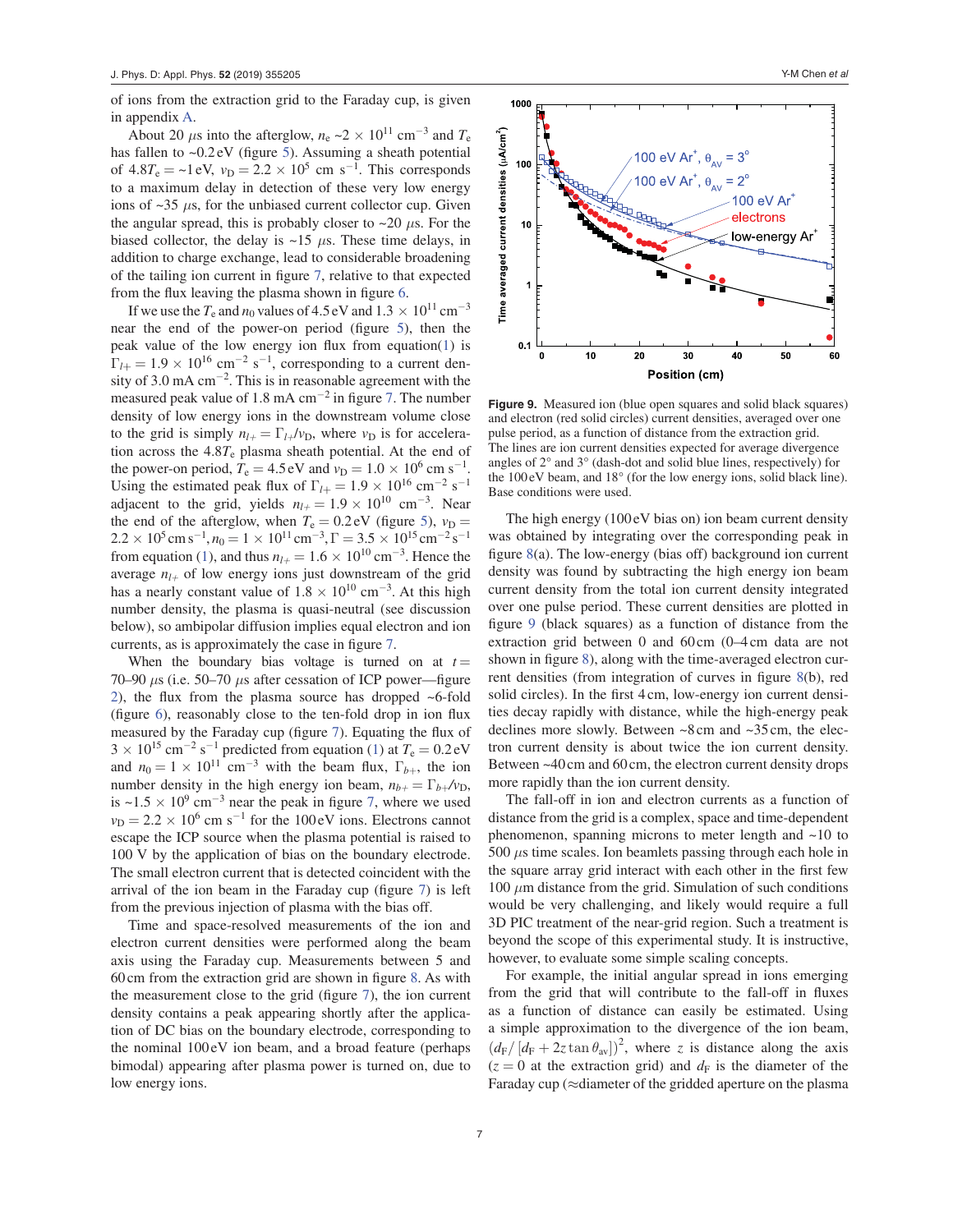

Figure 10. Electron current densities as a function of the negative potential applied to the Faraday cup current collector at distances of 1 and 5 cm from the extraction grid. Base conditions were used.

source), the curves in figure 9 were generated. Values for  $\theta_{av}$ were computed from equation (3), and also were varied to best fit the measured fall-off in ion currents. The black solid line, normalized to match the low-energy ion current at 0 cm, best reproduces the measurements for  $\theta_{av} = 18^\circ$ . The added spread, compared to  $\theta_{av} = 13^{\circ}$  computed from equation (3) seems reasonable in view of the expected contribution of plasma molding.

The dash-dot blue line represents the trend predicted for  $\theta_{av} = 2^{\circ}$  computed from equation (3), while the solid blue line represents the 'best fit' for  $\theta_{av} = 3^{\circ}$ . Both curves fit the distance dependence of the  $100 \text{ eV}$  beam beyond  $20 \text{ cm}$ , when the beam diameter is much larger than the Faraday cup aperture and fluxes approach a fall-off as the reciprocal of distance squared. It is likely that some of the discrepancies between the measured and computed flux for  $\theta_{av}$  values due just to thermal spread (i.e. from equation (3)) are due to charge exchange collisions with the background Ar near the grid (see appendix B). Thus the drop off in intensity of both the 100 eV beam and the low energy ions appears to be mainly explained by the initial angular spread of ions emerging from the ICP, combined with charge exchange just past the grid.

It takes about 25  $\mu$ s for the 100 eV ion beam to travel the 55 cm distance between the extrema of measurements (5 and 60 cm) displayed in figure  $8(a)$ . This is within the uncertainty of the expected flight time for this energy (24  $\mu$ s). Between 5 and 30 cm, the observed flight time of the low energy ions is  $\sim$ 30  $\mu$ s, consistent with the expected flight time for low-energy ions emerging near the end of the power-on period. Ions leaving the plasma late in the afterglow period will take  $\sim$ 100  $\mu$ s to travel 25 cm, and  $\sim$ 240  $\mu$ s to traverse 60 cm. The pulse period is only 100  $\mu$ s, thus there are 2 or 3 of these 'plugs' present along the beam transport path at any given time, leading to the small observed ion current at all times.

A major peak in electron current density (figures 7 and 8) occurs at  $25 \mu s$  near the grid, coincident with the peak in lowenergy ion current density. A weaker background electron current is present at <35 cm from the grid (barely visible in figures 7 and 8). The main peak in electron current density monotonically shortens to 21  $\mu$ s as the Faraday cup is moved from 0 to 9 cm, and then stays at  $21 \pm 1$  *μs* all the way to 60 cm. Since the low-energy ion peak moves to monotonically longer delays away from the grid, the electrons near their peak, farther from the grid are coming mainly from the quasineutral population of electrons and low-energy ions near the grid, produced near the end of the power-on period. These electrons need a minimum kinetic energy of 1 eV to traverse 60 cm in  $< 1 \mu s$ .

Electrons that escape the plasma during the power-on period must overcome a repelling sheath potential of about 20 V. Therefore, they are expected to have rather low energies after passing through the grid. It appears, however, that the electrons have kinetic energies well in excess of 1 eV. Timeresolved measurements of electron currents were performed at 1 and 5 cm from the grid as a function of negative potential on the Faraday cup. Time-integrated electron current densities are plotted in figure 10. At a distance of 5 cm from the grid, −9 V is sufficient to repel about 2/3 of the electrons. The remaining 1/3 appear to have a distribution of energy that require up to  $-40$  V to repel. At 1 cm, even higher energy electrons are present, requiring nearly  $-100$  V to repel. If we take the second derivative of the electron current density measurements in figure 10 at 5 cm we can extract an 'electron temperature' of  $\sim8$  eV, which corresponds to an electron speed of  $1.8 \times 10^8$  cm s<sup>-1</sup>, or 200-times larger than the low-energy ions produced at the end of the power-on period. While electrons will be re-accelerated on passing through the sheath adjacent to the downstream side of the grid, they ultimately arrive at the grounded Faraday cup with the energy they had as they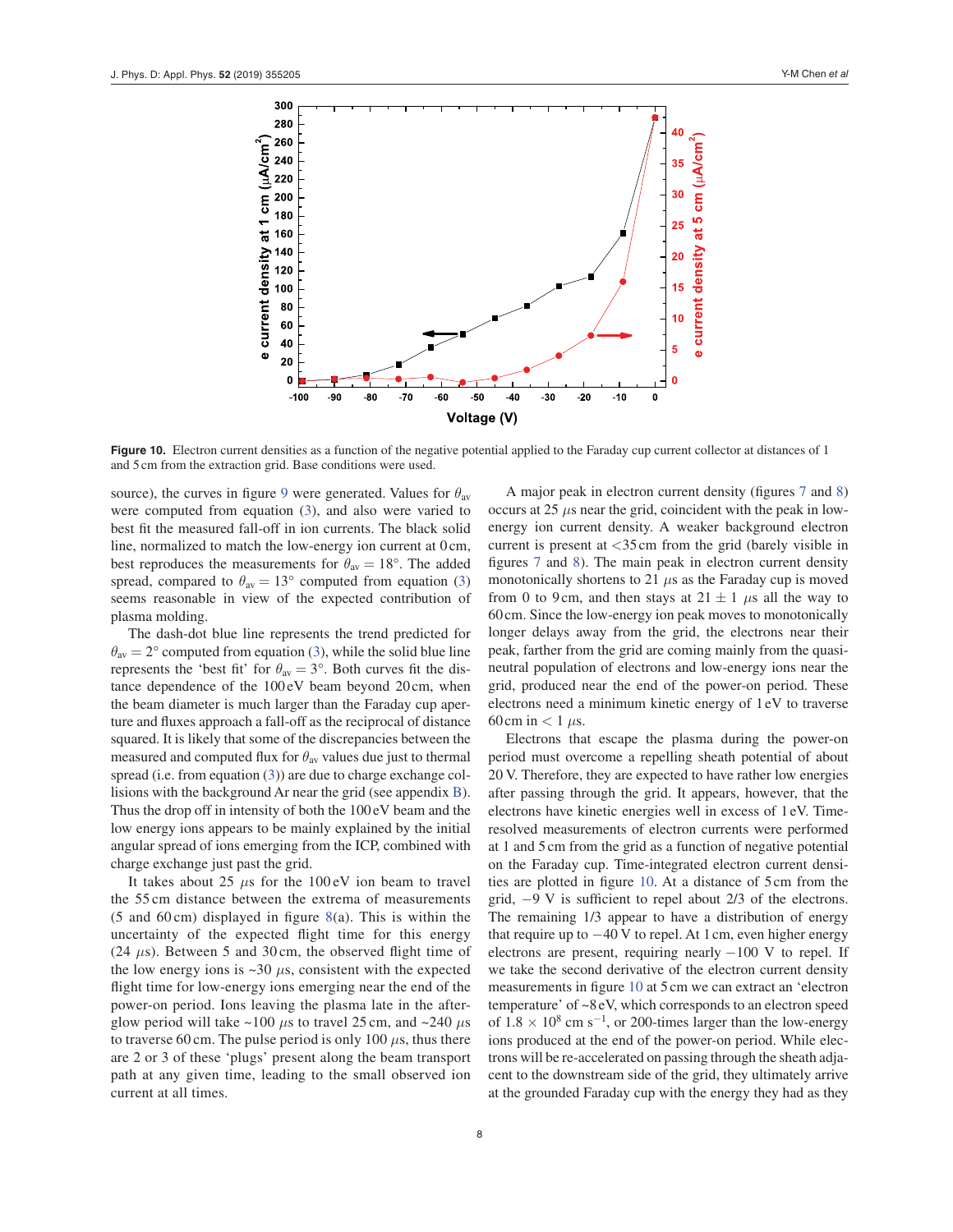

**Figure 11.** Illustration of the mechanism for self-neutralization of the space charge of the positive ion beam.

passed through the grid. Electron–electron collisions would produce a higher energy tail in their energy distribution, but it appears that the electron density in the downstream plasma is insufficient for e–e collisions to produce the observed high energy electrons.

Simulations of the injection of a high energy ion beam into a cold plasma have been reported by Hara *et al* [25] Electron heating due to a two-stream instability was found. The ion beam velocity in their studies was  $1 \times 10^9$  cm s<sup>-1</sup>, i.e. much higher than in the present case. With the very high energy ion beam, they found that the electrons achieved velocities as high as  $2 \times 10^9$  cm s<sup>-1</sup> above the ion beam velocity. Even if the  $2 \times 10^6$  cm s<sup>-1</sup> ion beam in the present study produced electrons with ten times this velocity, the electron energy would be of the order of 0.1 eV. Thus, it seems that such two-stream instability is unlikely to be the reason of the observed high energy electrons. As mentioned above, to further study the collective behavior of the ion beam and electrons, a full 3D PIC-MCC simulation would be required, which is beyond the scope of this experimental study.

We now propose a mechanism for self-neutralization of space charge of the ion beam extracted from a pulsed plasma, illustrated in figure 11. As the 100 eV fast ion beam emerges from the extraction grid, after application of a DC bias voltage on the boundary electrode late in the afterglow, the beam traverses the background plasma volume that formed from the prior pulse(s) of ICP power and early afterglow. The beam attracts electrons that neutralize the ion beam positive space charge.

As estimated above, the peak ion density of the 100 eV beam is about  $1.5 \times 10^9$  cm<sup>-3</sup> near the grid, and the nearly constant density of low energy ions is  $1.6 \times 10^{10}$  cm<sup>-3</sup>. Ignoring the high-energy component, and assuming that the plasma into which the ion beam is injected has an electron temperature of ~0.1 eV, yields  $\lambda_{\rm D}$  ~ 20  $\mu$ m. If, on the other hand,  $T_e = 8$  eV, then  $\lambda_D \sim 170 \ \mu \text{m}$ . In either case, this is much smaller than the 5 mm diameter of the beam close to the grid, hence the ion beam should be quasi-neutral, consistent with the nearly equal average ion and electron density near the grid (figure 9, at 0 cm). Moving away from the grid, ions that do not suffer charge exchange are only lost from the beam volume in the forward direction toward the face of the Faraday cup, while electrons, which are expected to have a much larger angular spread, can escape in all directions. Hence it is expected that the electron current detected by the Faraday cup will fall below the detected ion current as we move farther from the grid. However, as long as the Debye length corresponding to the plasma formed by the drifting low-energy ions (i.e. when the high energy beam is not present) is smaller than the beam and Faraday cup dimension, charge neutrality is still maintained. At a distance of about 35 cm from the grid, the electron current in figure 9 drops rapidly. At this distance, the low-energy positive ion number density is  $\sim$  2  $\times$  10<sup>7</sup> cm<sup>-3</sup>. If  $T_e \sim 8$  eV, then  $\lambda_D \sim 5$  mm, or about the aperture radius of the Faraday cup. This implies that electroneutrality breaks down, hence rapid loss of electrons (by free diffusion) is expected at this point (providing  $T_e$  is closer to 8 eV than 0.1 eV). Beyond 35 cm, the 100 eV ion beam number density is also low ( $\langle 5 \times 10^7 \text{ cm}^{-3}$ ), hence the total positive space charge is too low to cause much additional divergence of the ion beam.

This neutralization process is similar to that in previous studies in which a separate background plasma was generated in the beam transport path, to neutralize a highly energetic beam in a heavy-ion fusion system [26, 27]. In the present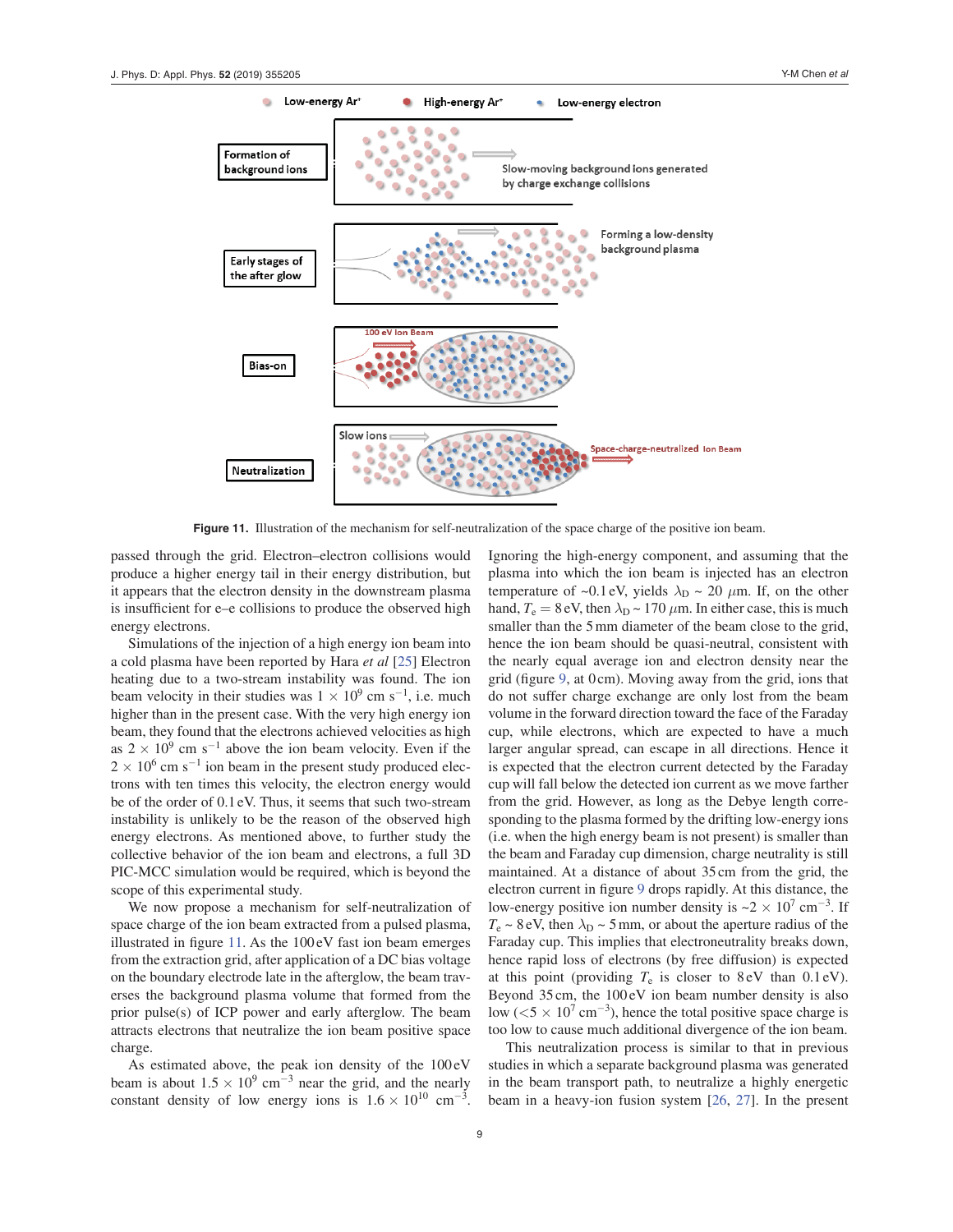

**Figure 12.** Ion energy distributions measured with the RFEA under different pressures (5–35 mTorr) of the ICP source. Otherwise, base conditions were used.

work, instead of generating a background plasma with a secondary plasma source, a plasma is generated naturally by periodic injection of low energy electrons that leave the plasma source in the early afterglow into the volume of low energy ions produced by the unbiased ICP and by charge exchange collisions (of the high energy ions with the background gas) near the extraction grid.

The number of electrons required to neutralize the ion beam per pulse period can be estimated from the fluxes in figure 6. During the period when the bias is off  $(0-70 \text{ and } 90-100 \text{ }\mu\text{s})$ the number of electrons exiting the extraction grid equals the number of positive ions, then this corresponds to  $7.3 \times 10^{11}$ electrons. The number of ions in the 100 eV beam exiting the grid between 70 and 90  $\mu$ s is  $6 \times 10^{10}$  (again from figure 6) and of these roughly 1/3 traverse the first 5 cm without suffering charge exchange (see appendix B) for the base case  $(ICP)$  pressure  $= 5$  mTorr), hence the number of electrons in the downstream plasma is  $\sim$ 35 times more than required to neutralize the 100 eV beam space charge.

#### 3.3. Ion energy distributions at the RFEA position

A distribution of ion energies can be due to: (a) the applied boundary voltage is not absolutely flat, (b) density gradients in the plasma make the energy of ions dependent on the ion's starting point in the plasma, and (c) ion-neutral collisions, especially near the grid, spread the ion energy. Figure 12 shows ion energy distributions measured by the RFEA, at a distance of 80 cm from the extraction grid, as a function of pressure in the plasma source. Between 5 and 20 mTorr, the IEDs consist of a single peak that maximizes at 5.5 eV above the applied bias voltage at 5 mTorr, and decreases monotonically to 2.5 eV above the bias voltage at 20 mTorr. The average energy continues to slowly decrease between 20 and 35 mTorr, while a bimodal distribution begins to be apparent, with components peaking at ~2 eV above and ~3 eV below



**Figure 13.** IEDs measured at different times  $(43-65 \mu s)$  after the boundary bias voltage (100 V DC) was turned off in the afterglow (at  $t = 90 \mu s$ , see figure 2). Base conditions were used.

the applied bias voltage. The full width at half maximum (FWHM) of the IEDs (obtained by fitting a Gaussian distribution to the IED and noting the width of the distribution at half the peak height) range from 4.5 eV at 5 mTorr to 7.5 eV at 35 mTorr. The ion beam current (found by integrating the IEDs between 90 and 110 eV) peaks broadly between 10 and 15 mTorr due to the increase in source plasma density, and then falls off with increasing pressure, most likely due to the increasing probability for symmetric charge exchange in the first few cm downstream of the grid [28] (see appendix B).

Pressure in the ICP source can affect the width and peak ion energy of the IED.  $T_e$  in the late afterglow has been measured in a somewhat larger ICP system [29]. *T*e was found to increase with increasing pressure from ~0.2 eV at 7 mTorr to ~0.5 eV at 50 mTorr. Roughly five times this energy adds to the boundary voltage in determining the sheath potential. *T*<sup>e</sup> in the smaller plasma source used here could perhaps be twice the above values. Consequently, we expect the ion beam for 5 mTorr to peak at  $\sim$ 2 eV above the bias voltage, not 5.5 eV. The 3 V discrepancy is probably due to the combined uncertainty in the voltage settings, measurements of voltages and ground potentials in the plasma source and RFEA.

Some drop in the peak ion beam energy at high pressure is expected due to the larger drop off in charge density between the boundary electrode that is immersed in the high density region of the plasma and the sheath edge at the extraction grid. This results in a fall-off in the plasma potential between the boundary electrode and the grid, in accordance with the Boltzmann relation:

$$
\Phi = \ln \left( n_{\text{center}} / n_{\text{edge}} \right) T_{\text{e}} \tag{4}
$$

where  $n_{\text{center}}$  is the plasma density at the center of the plasma source,  $n_{edge}$  is the plasma density at the edge of the plasma source,  $\Phi$  is the potential drop between the center and edge of the source, *T*e is the electron temperature (expressed in V) at  $t = 70 \mu s$  into the afterglow. Given the expected rise in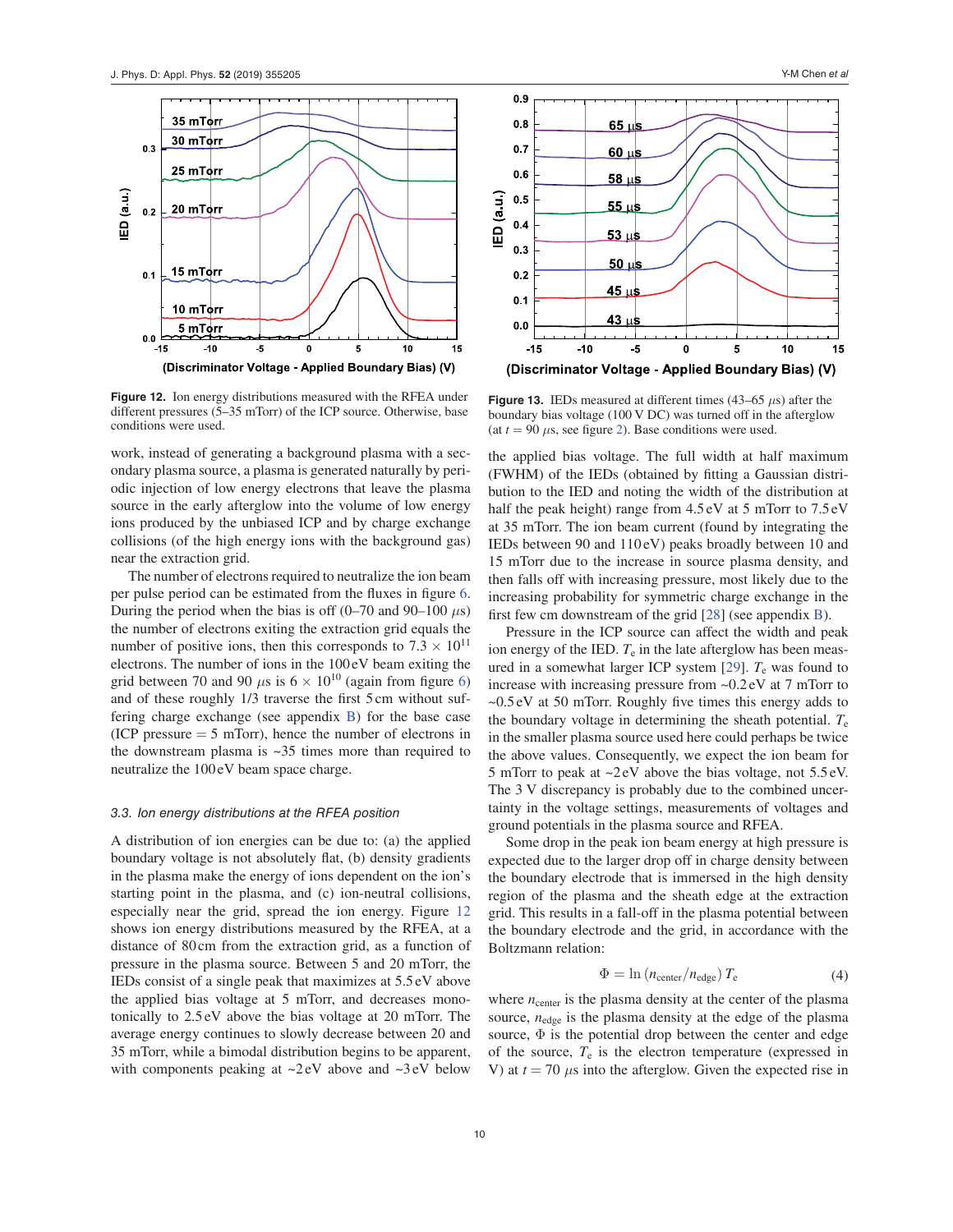

**Figure 14.** The peak ion current of the 100 eV beam, measured using the Faraday cup at 5 cm and the RFEA at 80 cm away from the extraction grid, versus peak RF power to the ICP source. Otherwise, base conditions were used.

both *T*e and *n*center/*n*edge between 5 and 35 mTorr, this effect could account for perhaps half of the 7 eV drop off in peak ion energy.

Ion collisions with neutrals in the pre-sheath would result in the loss of at most  $T_e/2$  and hence  $\lt$  1 eV in the extracted beam energy. Charge exchange collisions only produce very low energy ions. Energy-lowering collisions of ions traversing the  $\sim$ 100  $\mu$ m wide sheath adjacent to the grid are infrequent, even at the highest pressure studied. The most likely explanation for the small reduction in energy at higher pressures is highly forward scattering of ions in the beam as it passes through the Ar gas in the first few cm on the downstream side of the grid.

Time resolved IED measurements using the RFEA were also carried out. Figure 13 presents IEDs measured 40–65 *μ*s after the boundary bias was turned on in the afterglow. Ar ions with energy of 103 eV, require ~43 *μ*s to travel from the extraction grid to the collector of the RFEA. Indeed, figure 13 shows that at 45 *μ*s the first ions arrive. These are the ions leaving the plasma at the leading edge of the applied DC pulse. The ion flux continues for the next 20  $\mu$ s corresponding to the duration of the applied DC bias. The peak ion energy is nearly constant between 50 and 60 *μ*s, and slightly lower (2 and 1 eV, respectively) at the beginning and end of the beam arrival. The FWHM of the IED is nearly independent of time.

## 3.4. Power effects

The relationship between RF power input to the ICP source and ion current measured by the RFEA was also investigated (figure 14). The ion current increases nearly linearly with peak RF power between 400 W and 800 W, as expected for an ICP source. Above 800 W, the ion current continues to increase at a slightly less than linear rate at far field (i.e. 80 cm) and

somewhat less than that at 5 cm. The peak ion energy at 80 cm increases from 0.8 eV above the bias voltage at 400 W to 4.6 eV above the bias voltage at 800 W and then reaches a plateau at ~4.8 eV above the bias voltage beyond 800 W (figure 15). The plasma potential measured 50 *μ*s into the afterglow did not increase appreciably with increasing RF power, and therefore it is not the reason for the increase in ion energy between 400 and 800 W. Given the complex interactions of the ion beam with the quasi-neutral downstream plasma, the power dependencies of the ion beam flux and energy are difficult to ascribe to any one effect. The FWHM of the IED (figure 15) is 4.3 eV and only slightly dependent of power, increasing a bit with increasing power, and saturating at  $> 800$  W.

#### 3.5. Dependences on bias phase and duration

The neutralization of the ion beam is expected to depend strongly on the relative fluxes of beam ions and cold plasma that pass through the extraction grid since the higher the flux of cold plasma the more electrons can be provided to neutralize the space charge of the ion beam. This ratio can be varied by changing the duration of the bias voltage and the delay between the ICP power and bias pulses.

Figure 16 shows RFEA measurements of ion beam current as a function of the delay between turn-off of the plasma power and application of DC bias to the boundary electrode. In all cases, the DC bias was turned off at  $t = 95 \mu s$ , so the bias duration decreases as the delay increases, as indicated on the upper *x*-axis of figure 16. The solid red line in the figure is the relative current expected for 20% duty cycle, using the data in figure 6 to compute the integrated current over the bias pulse. For delay times of 30 *μ*s or more, the current measured at the RFEA is a constant fraction of the current emerging from the plasma source, meaning that the space charge neutralization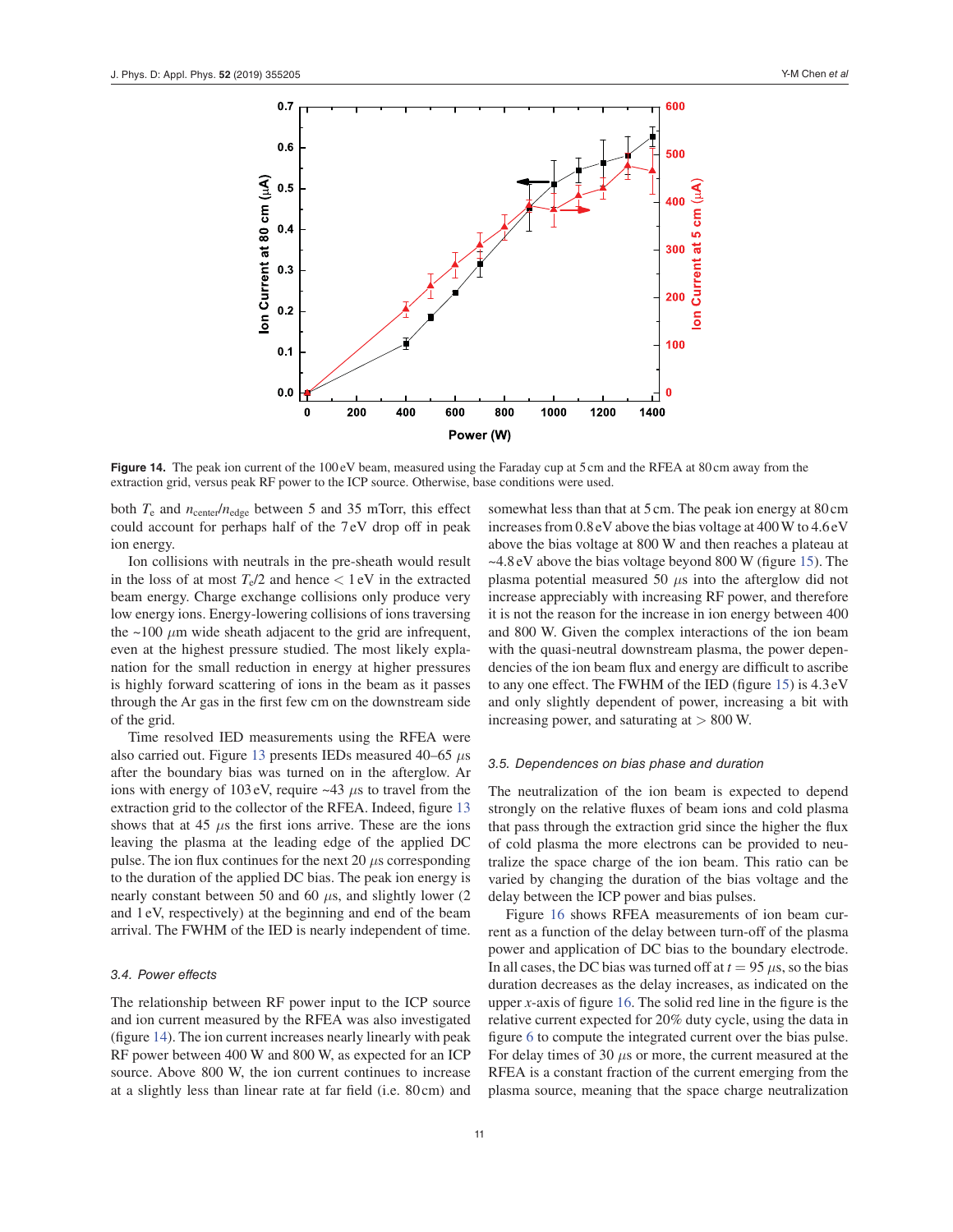

**Figure 15.** Peak ion energy above the applied bias and FWHM of the IED versus peak RF power to the ICP source. Other parameters were at their base case value.



**Figure 16.** Ion current versus delay in applying the DC boundary bias in the afterglow, with respect to the end of the power pulse. Bias is turned off at 95 *μ*s in all cases. Bias durations are given at the top of the figure for the duty cycles of 15% (black squares), 20% (red circles) and 25% (blue triangles). The solid red line is the relative ion current emerging from the plasma for the 20% duty cycle case. Otherwise, base conditions were used.

is optimized. If the delay time is too short  $( $30 \mu s$ )$  then not enough low-energy plasma is present adjacent to the grid to neutralize the ion beam space charge and the current falls.

Ion currents and energy distributions 80 cm from the extraction grid were also measured as a function of the duration of DC bias applied to the boundary electrode, for different duty cycles (figure 17). The delay between turn-off of plasma



**Figure 17.** Ion current versus duration of the DC boundary bias applied in the afterglow, 20 *μ*s after the ICP power was extinguished, for duty cycles of 10% to 30%. The solid green line is the relative ion current emerging from the plasma for the 20% duty cycle case. Otherwise, base conditions were used.

power and initiation of DC bias was fixed at 20 *μ*s. Ion current increases linearly with increasing bias duration up to 15 *μ*s, and then reaches saturation for a bias duration longer than 20 *μ*s. The green solid line represents the relative ion current for the 100 eV beam that passes through the extraction grid for the 20% duty cycle case, extracted from the flux in figure 6, integrated over the bias durations. Apparently, at bias durations longer than 20  $\mu$ s, there is no longer sufficient density of plasma in the downstream region of the grid to neutralize the space charge, and the ion current saturates.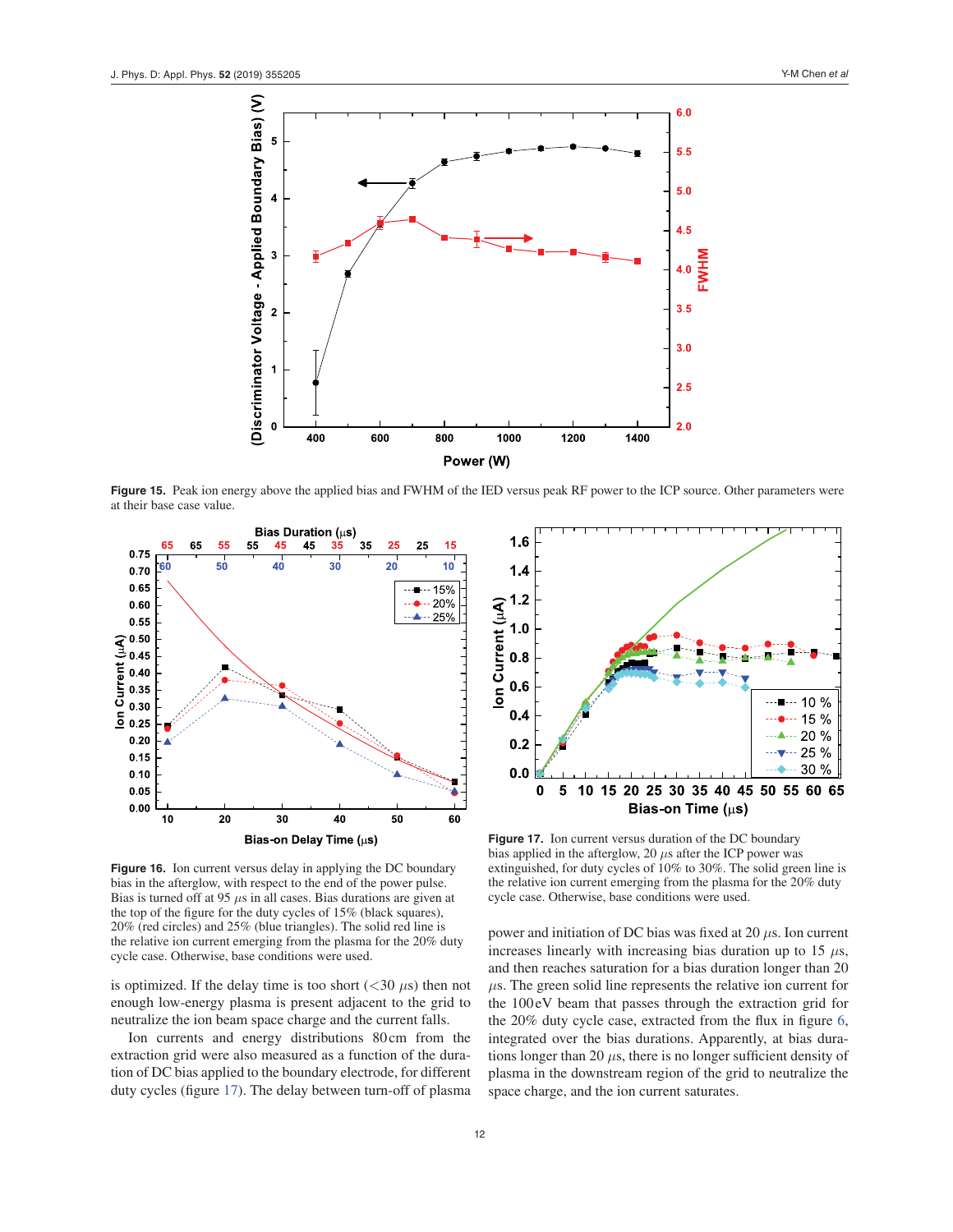## **4. Summary**

A nearly monoenergetic  $Ar^+$  ion beam, with self-neutralized space charge, was extracted from a power modulated (pulsed) inductively coupled plasma (ICP) through a single grounded grid. The beam energy was set by applying a synchronous DC bias voltage to a boundary electrode in contact with the plasma in the late afterglow of the power pulse. A retarding field energy analyzer (RFEA) and a movable Faraday cup were used to measure the ion energy distributions (IEDs) and the time resolved ion and electron currents, as a function of position along the beam axis, to unravel the mechanism of self-neutralization of the beam space charge.

The ion current contained a sharp peak, appearing shortly after the application of DC bias on the boundary electrode, corresponding to the nominal 100 eV ion beam, and a broad background appearing after plasma power was turned on, due to low energy ions that were either accelerated to the unbiased plasma potential  $(-5T_e)$ , or were produced by resonant charge exchange collisions of ions with background neutrals near the extraction grid. These slow ions in conjunction with periodic injection of electrons (mainly at the beginning of the afterglow) formed a plasma downstream of the extraction grid. Electrons from this background plasma were attracted by the passing high energy ion beam, neutralizing the beam space charge.

The ion current was found to drop drastically immediately downstream of the extraction grid (0–4 cm away) mainly due to charge exchange collisions. Farther away from the extraction grid, the rate of decay of ion current decreased and was eventually determined by the angular divergence of the ions. Beyond ~35 cm from the extraction grid, the electron current fell precipitously as the space charge was too low for ambipolar diffusion to contain the electrons.

The IED at a distance of 80 cm from the extraction grid was measured using the RFEA. The peak of the IED decreased monotonically as a function of pressure (5–35 mTorr), and it was ~2 eV above (at 5 mTorr) and ~3 eV below (at 35 mTorr) the nominal value of 100 eV. The IED also broadened with increasing pressure. The peak ion energy at 80 cm increased from 0.8 eV above the bias voltage at 400 W to 4.6 eV above the bias voltage at 800 W and then reached a plateau at ~4.8 eV above the bias voltage beyond 800 W. The dependence of ion current at 80 cm as a function of the time delay of the application of the DC bias suggested an optimum set of conditions for space charge neutralization.

## **Acknowledgments**

The authors are grateful to the National Science Foundation (Grant 1530753), and the Department of Energy, Office of Fusion Energy Science (DE-SC0001319 and DE-SC0014132) for financial support of this work.

# **Appendix A. Estimation of the time for the ion current to reach its peak value in figure 7**

To obtain a better measure of the time the ion current reaches its peak value, the transit time of ions travelling from the extraction grid to the Faraday cup must be considered. Ions passing through the 3 grids on the Faraday cup will strike the current collector cup with a delay of the time it takes for ions to travel from the extraction grid to the second grid of the Faraday cup, and then strike the near end of the cylindrical wall of the current collector cup, plus the time it takes for ions to travel an additional ~7 cm to reach the flat surface of the current collector cup (see figure 3). Near the end of the power-on period,  $T_e = 4.5 \text{ eV}$ , hence  $v_D = 1.02 \times 10^6 \text{ cm s}^{-1}$ . Even with the angular distribution, it only takes  $\sim 0.2$   $\mu$ s to travel the 0.16 cm distance from the first to the second grid of the Faraday cup. The ions then either drift to the third grid (when the current collector is grounded), or are accelerated by the −101 V potential on the current collector cup, when the cup is biased to repel electrons. The transit times for ions to travel the 0.72 cm distance from grid 2 to grid 3 of the Faraday cup are  $\sim$ 1 or  $\sim$ 0.5  $\mu$ s without or with the −101 V current collector bias, respectively. In the unbiased case, ions traveling at  $1.02 \times 10^6$  cm s<sup>-1</sup> take an additional ~6.3  $\mu$ s to travel 6.3 cm from the third grid to the flat surface of the current collector cup.

Therefore, the maximum delay time between entering the first grid and detection with no bias on the Faraday cup is about 7.5  $\mu$ s, but since most ions will strike the cylindrical surface of the current collector cup, given the 18° angular spread, the delay time is probably closer to 5 *μ*s. With bias on the Faraday cup, the velocity of ions is  $3 \times 10^6$  cm s<sup>-1</sup> in the collector, so it takes only 2 *μ*s to reach the flat surface at the back of the current collector cup. Since in this case the angular spread is much less, more ions are detected deeper into the collector and the total delay time is  $\sim$ 3  $\mu$ s, i.e. only slightly different than the case with no bias. Given these estimates, it appears that the ion current in figure 7 peaks within 1 or 2 *μ*s after the end of the power-on period.

# **Appendix B. Effect of charge exchange collisions on the measured ion current**

For an Ar plasma with an upstream pressure, *P*, the downstream pressure at the location of the grid was estimated to be 0.7*P*. Charge exchange collisions in the sheath are negligible, hence all charge exchange occurs between the grid and the RFEA. The background pressure measured with a capacitance manometer 5 cm away from the grid was 0.23 mTorr for  $P = 10$  mTorr, or in general 0.023*P*. The background gas density will transition from nearly independent of distance from the grid over the first  $\sim 0.5$  cm, to decreasing as the inverse square of distance at ~5 cm. If we roughly approximate this